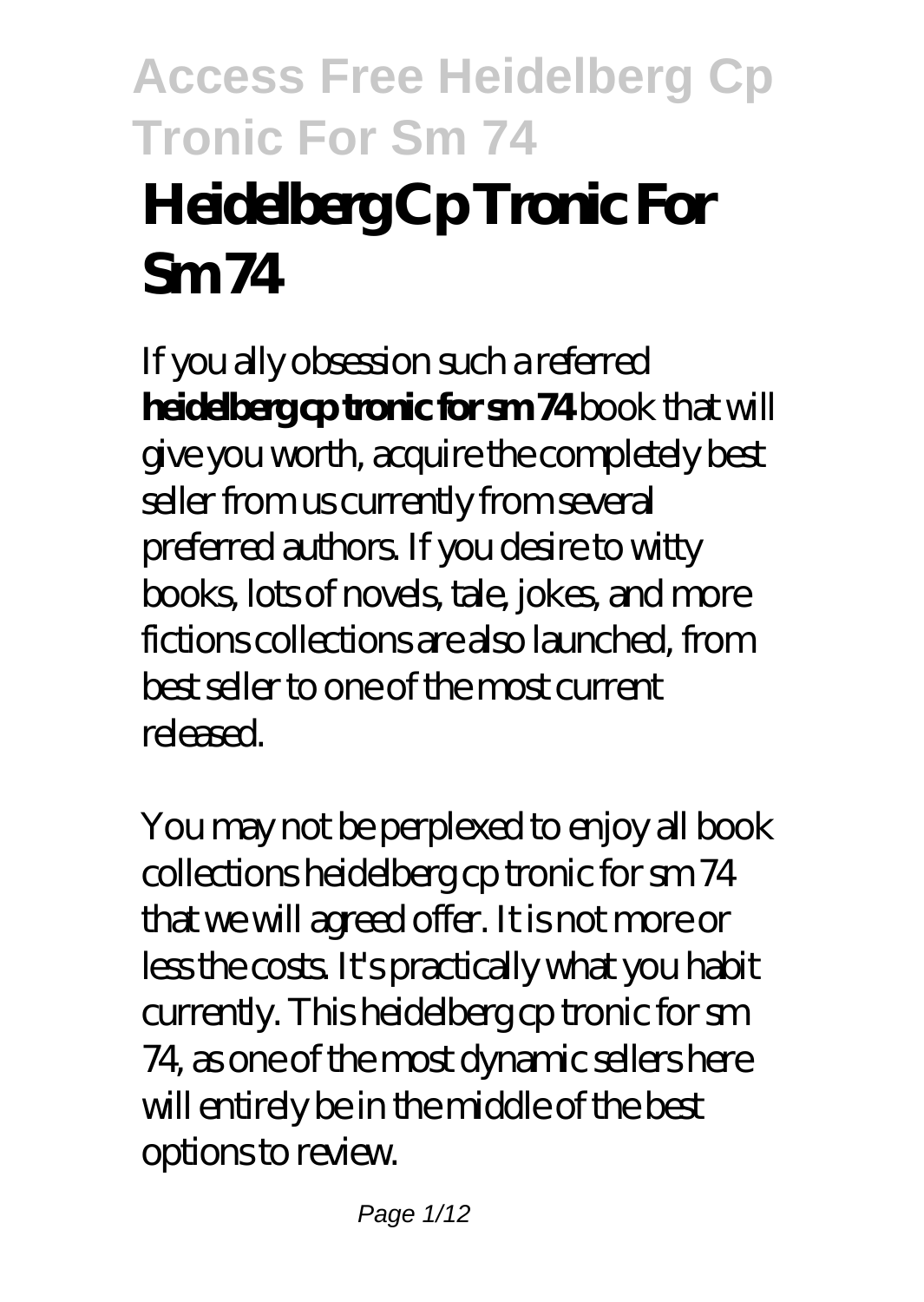Heidelberg SM 74 4H year 1999 for sale part 1 **Heidelberg Speedmaster SM 74 4PH offset printing machine** *Console CPC 102 \u0026 CPTronic*

Heidelberg SM 102V CPC + CP Tronic *Heidelberg SM 74 - 6 + L age 1997 CPC 1.04 + CP Tronic with Autoplate* 05 - Manual en Español Heidelberg PRINTMASTER 52 CPTronik CPC (lectura de planchas, Parte 2) *Heidelberg SM 102ZP CP Tronic* 1999 HEIDELBERG SPEEDMASTER 74-5P3 CPC 1.04 CONSOLE, Cp TRONIC Heidelberg SM 102S+L CPC 1.02 CP Tronic Heidelberg 72V - CP Tronic

CP tronic display for Heidelberg offset printing machine MV.036.387 HEIDELBERG SM 74 - 5 H + L X - 1997 HEIDELBERG SM 74 5PH 2005 heidelberg speedmaster sm 74 1 for sale one colour offset Gab Supplies Ltd 1998 Page 2/12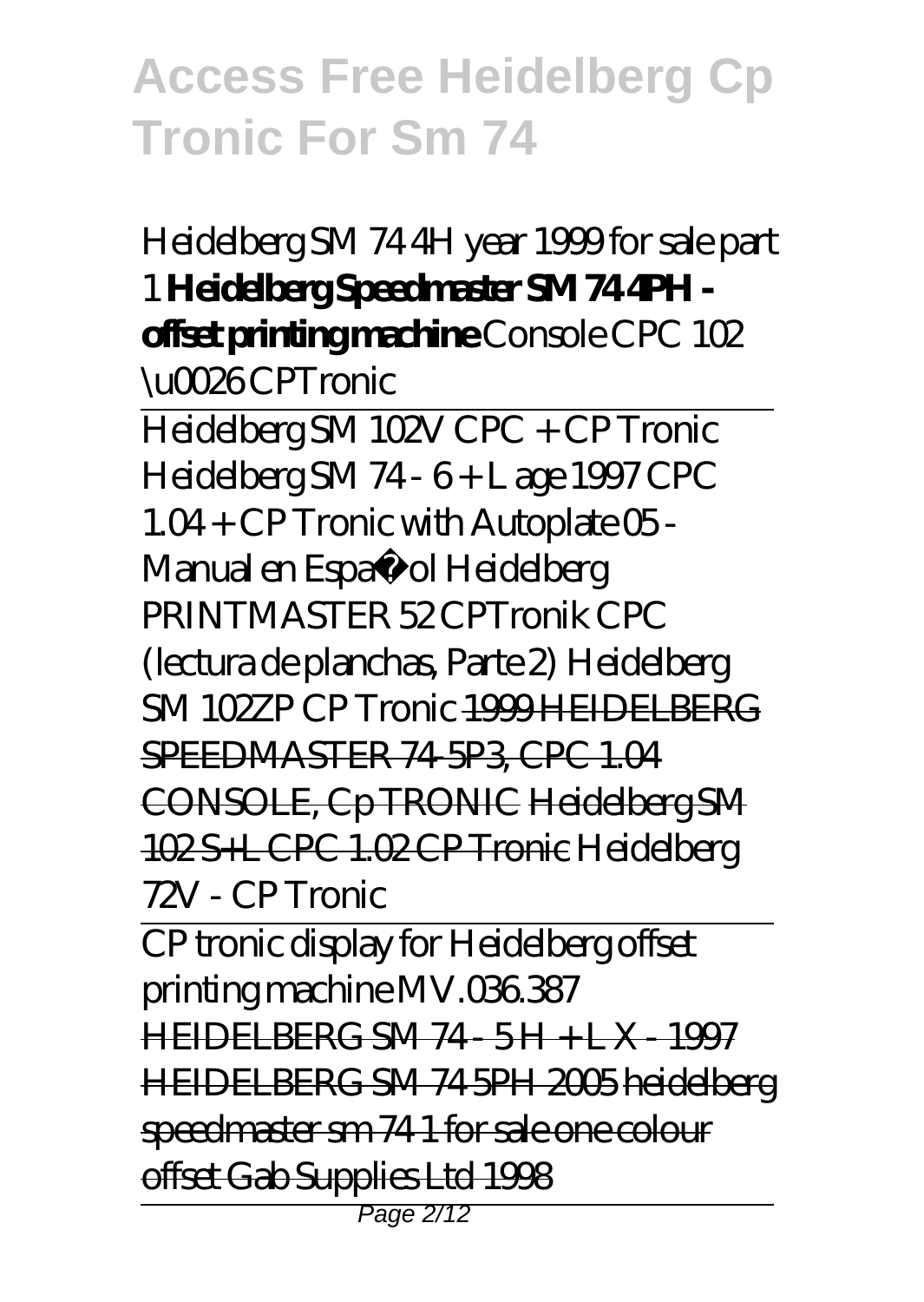Heidelberg Speedmaster SM 72 FPP, year 1988 - offset printing machineHeidelberg XL 145-4 used printing machine *01 - Manual en Españ ol Heidelberg PRINTMASTER 52 CPTronic CPC (panel de mando de entrada) Heidelberg CX 102 4 2013 Heidelberg Speedmaster CD 102-6+L 1997 Heidelberg Speedmaster XL 106-8-P+L 18k - Allaoui Graphic Machinery GmbH Heidelberg Speedmaster XL 105-8-P 18k (2012) - Allaoui Graphic Machinery GmbH 4-color Heidelberg MOVPH - used offset printing machine* HEIDELBERG SM 52-4H *Heidelberg Speedmaster CD 102 5LX, year 2004 - used offset printing machine Heidelberg Speedmaster 102 S+L Autoplate CPC 1.03 + CP Tronic 06 - Manual en Español Heidelberg PRINTMASTER 52 CPTronik CPC (montar y desmontar planchas) Heidelberg Speedmaster SM 74-5PH, year 1995 1991 Heidelberg SM 102 FL - WPM* Page 3/12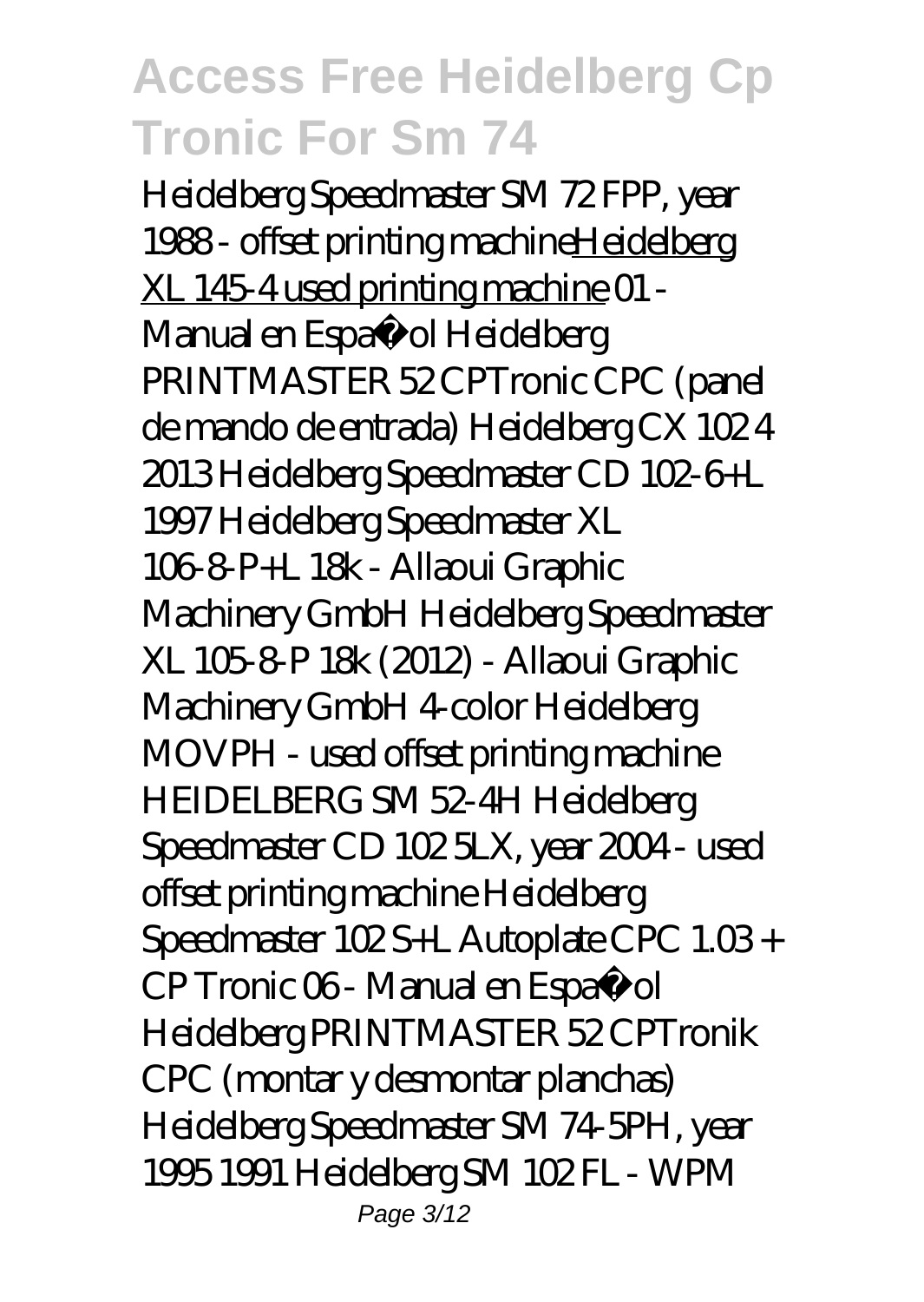*3373* 1998 Heidelberg SM 74-6+LX *Heidelberg SM 74 – 2 P – 1997* Heidelberg Cp Tronic For Sm A wide variety of cp tronic heidelberg options are available to you, such as new. You can also choose from manufacturing plant, printing shops, and machinery repair shops cp tronic heidelberg, as well as from 1 year, 1.5 years, and 3 months cp tronic heidelberg, and whether cp tronic heidelberg is none, or indonesia.

cp tronic heidelberg, cp tronic heidelberg Suppliers and ...

Summary of Contents for HEIDELBERG Speedmaster SM 52. Page 1 Speedmaster SM 52 CP Tronic compact HDM G2.144.910004.1 edition: 2010.01

HEIDELBERG SPEEDMASTER SM 52 WIRING DIAGRAM Pdf Download Product Description. Heidelberg Page 4/12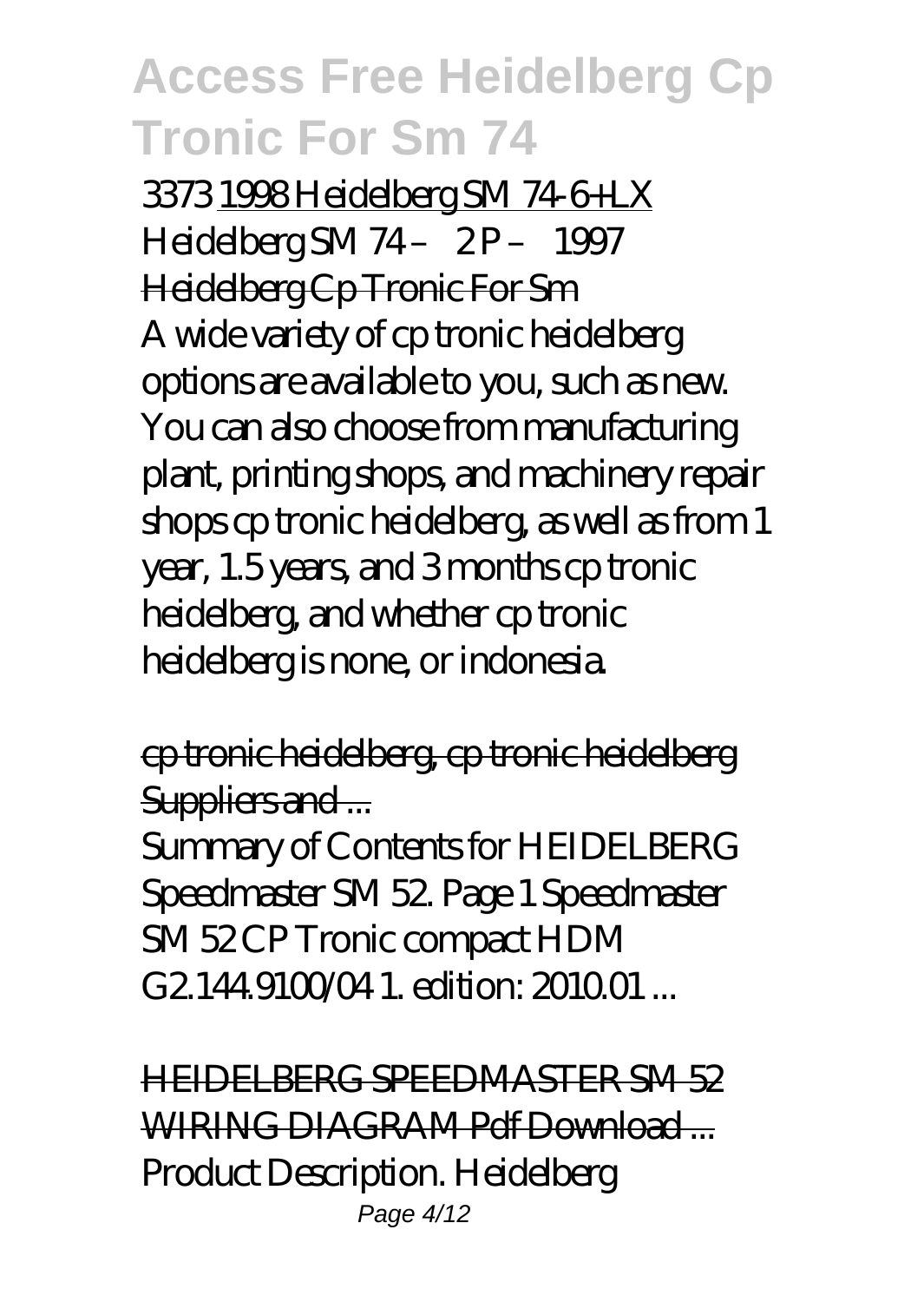Speedmaster SM 102V Quick Clamp Alcolor CP 1.02 CP Tronic Straight Sr:528

Used Printing machine Heidelberg SM 102 tronic 102 Heidelberg speed master Heidelberg Speedmaster 102-4P - offset printing machine 05 - Manual en Español Heidelberg PRINTMASTER 52 CPTronik CPC (lectura de planchas, Parte 2) Heidelberg Speedmaster CD 102 5LX, year 2004 - used offset printing machine Heidelberg SM 74 – 5 H - 1998 Heidelberg Speedmaster SM 74 4PH - offset printing machine Heidelberg SM 52- 4-1998 speedmaster full

Heidelberg Cp Tronic - mallaneka.com 1995 Heidelberg Speedmaster SM 102-5-P3. CP-Tronic digital machine control CPC 1-04 Control Desk for Remote Control of ink Zones, Ink Fountain Roller as well lateral, circumferenti ...

Page 5/12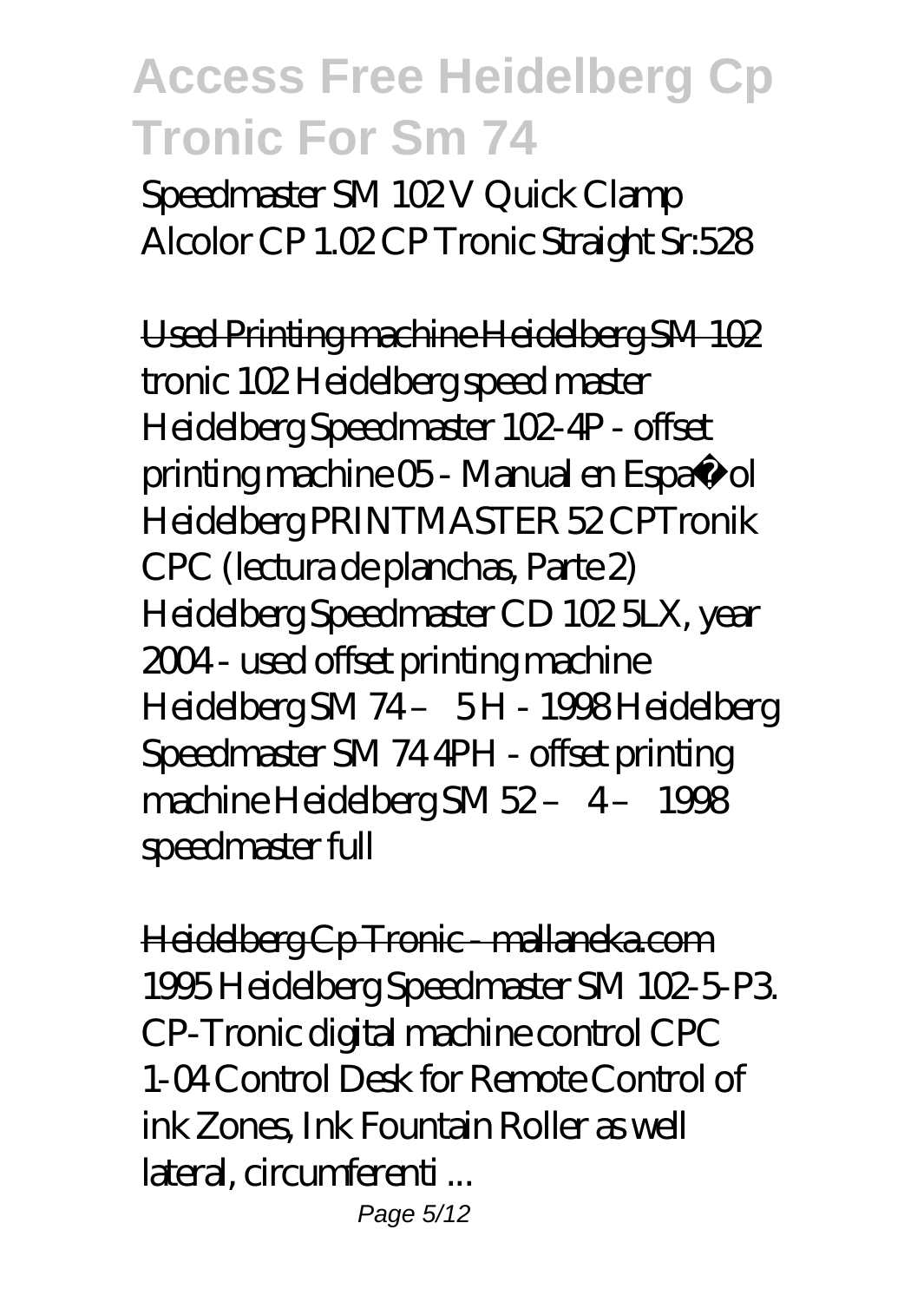Heidelberg SM 102 | PressCity Equipment: High Pile Delivery - CP TRONIC - CPC 104-AUTOPLATE -Automatic Size Setting - ALCOLOR dampening - Baldwin refrigeration - All automatic washers (blanket, rollers and impression ...

Heidelberg SM 74-2 PH CPC (1998) Year 1992 - Max size 72x102 cm – Impress.counter is 181 mio - Complete of: Remote control CPC 1.04 with cassette - CP Tronic Alcolor dampening Autoplate Baldwin cooling and recirculation unit Perfecting  $1 + 1/2 +$  OPowder spray Manuals and tools

HEIDELBERG SM 102 ZP - Press - HEIDELBERG SM 102 ZP - ME ... Heidelberg Cp Tronic Manual c4everyone.com Usata Heidelberg SM 74-1 Page 6/12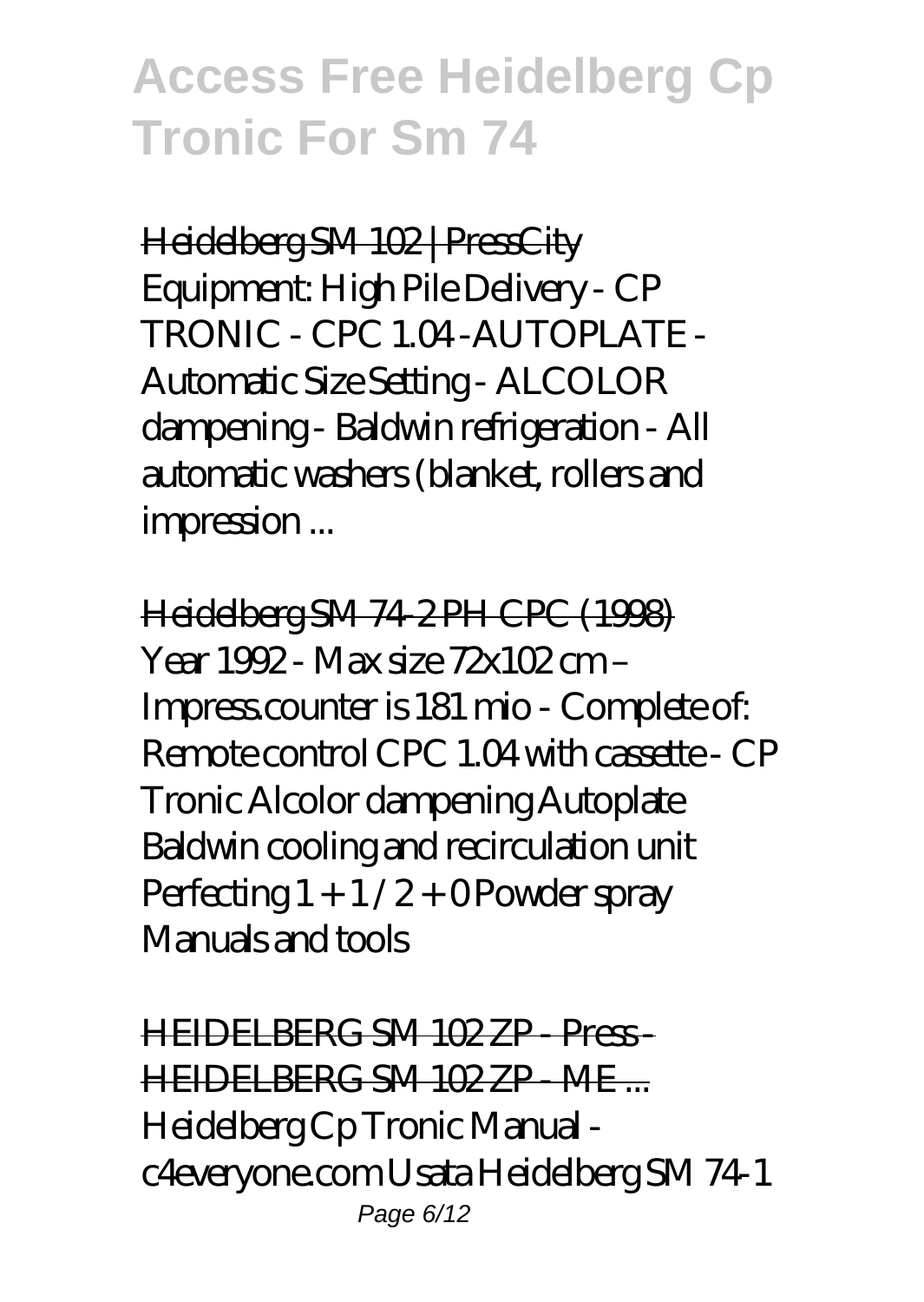1998 Macch. da Stampa Offset stampa Heidelberg in vendita Prezzo - Pressdepo it 76252 Heidelberg SM 74-6 L P3 Used 1995 pressdepo.com The SM 72 was the first Speedmaster to be offered to the market by

Heidelberg Cp Tronic Manual

heidelberg cp tronic manual for sm 74 at grenebookeeshop.org pages: 5 size: 23.00 KB Electrolux Sm 554 User Manual, Speedmaster sm 74 | heidelberg Heidelberg Print Finance; FS Prinect Press Center Compact with Intellistart process-oriented operator guidance system for exceptionally user The Speedmaster

#### Heidelberg Cp Tronic Manual seattlemultifiles

1997 Heidelberg SM 52-5 99274. Manufacturer: Heidelberg Model: Speedmaster SM 52-5 Printing Press In production; price is ex-works Impression Page 7/12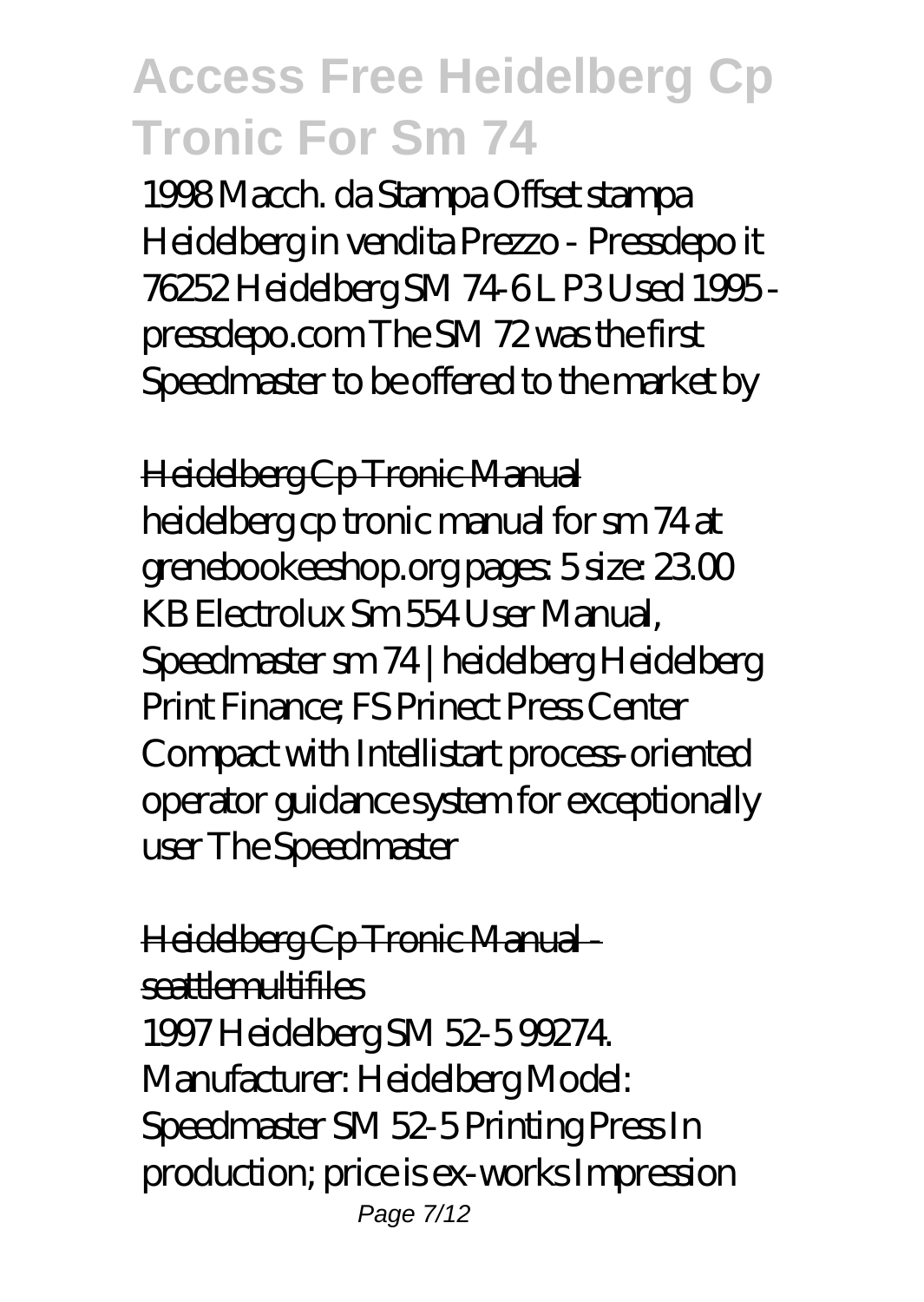106 mil. 5 colors 37X52, straight CP Tronic CPC 1.04 Alcolor Please check pictures below for more information.

### Used Heidelberg Sm 52 2 for sale. Heidelberg equipment ...

1998 Heidelberg SM 74-5+L. Specs: Straight press. Alcolor damps. Cpc 104. CP Tronic. Auto plate. 170 million impressions. Every thing on the press works and all units are complete. The impression cylinder on unit 5 has a small ding , but it has been repaired.

Inventory — Welcome Pacific Inc. Heidelberg Speedmaster CD 102-5 (Excellent - Overhauled) Year: 1996. Category: Sheet Fed. CP-Tronic digital machine control CPC 1-04 Control Desk for Remote Control of ink Zones, Ink Fountain Roller as well lateral, circumferential and diagonal Register, with Light Pen and Job M... Contact seller See full Page 8/12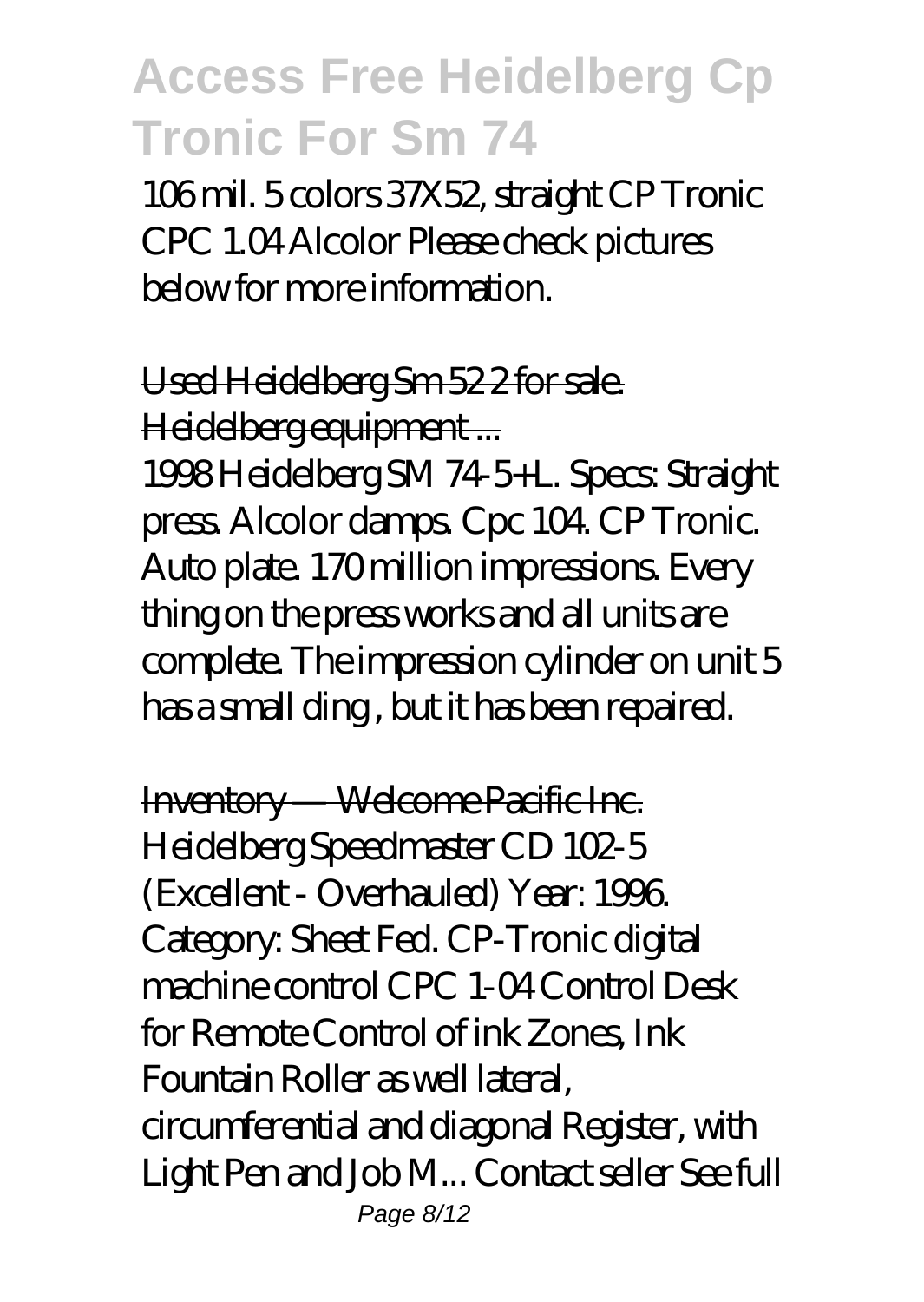details.

### Used Heidelberg CD 102 for sale | pressXchange

Home / Offset machines / offset printing press Heidelberg SM 74-4-P-H. offset printing press Heidelberg SM 74-4-P-H. Ref: MEK16495. Description perfecting system (4/0- 2/2), high pile delivery, CP Tronic, CPC1-04, Autoplate, Alcolor, preset, all automatic washup devices, powder spray. Operational hours: 166 millon. Format:  $530 \times 740$  mm ...

### offset printing press Heidelberg SM 74-4-P-H - Mekes

Heidelberg SM 74 2 Year: 2008 Impressions: 10 Million Stream feeder Suction Feed Board Press Controls on Delivery ( CP Tronic) Alcolor Technotrans Alpha D 20 Chiller Unit Laser Cut Ink Ducts Preset Autoplate Automatic Blanket & Roller Page 9/12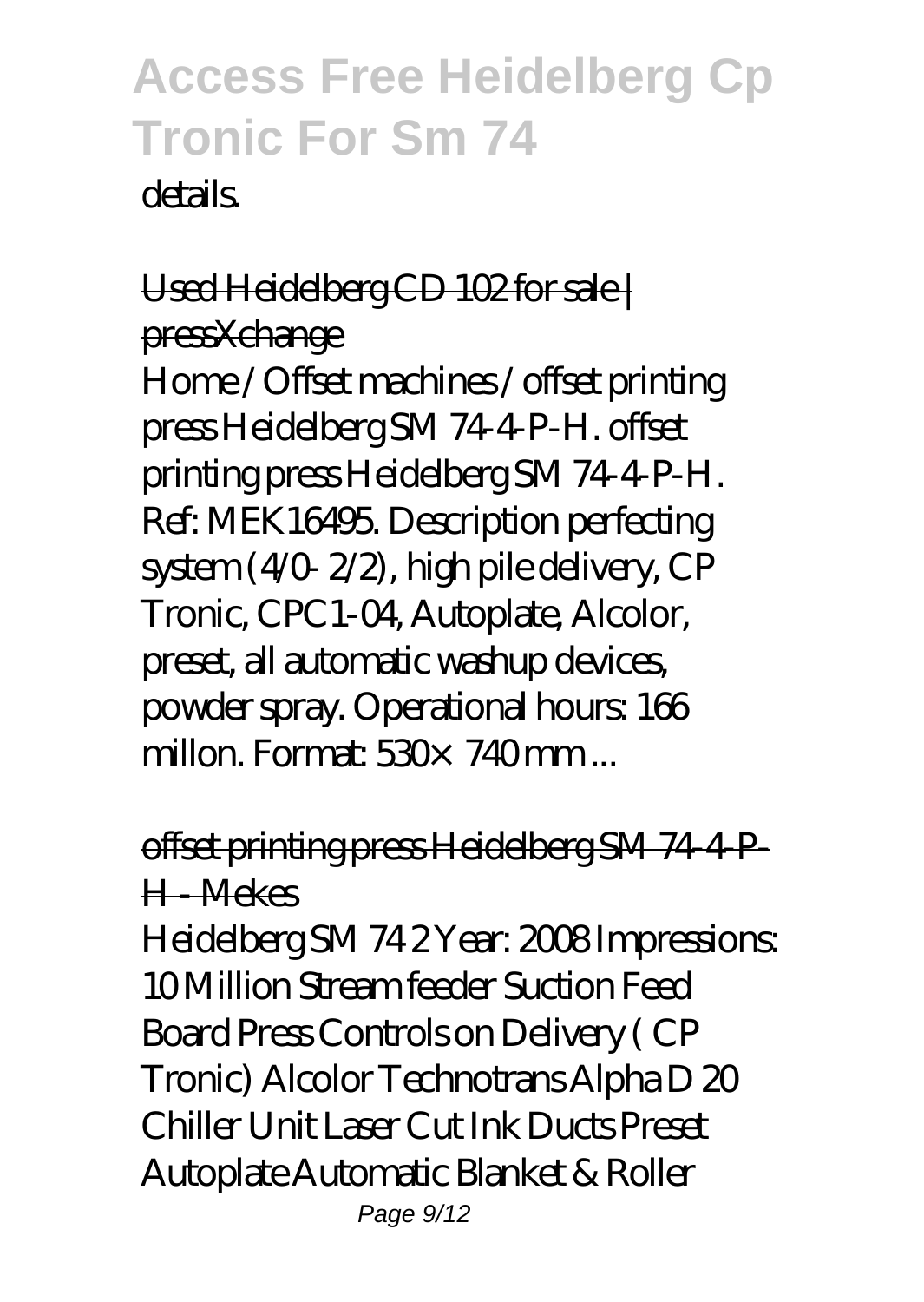Wash Powder Spray Low Pile Delivery Manuals  $\&$  To...

#### Care Graphic Machinery

Heidelberg SM 74 2 Year: 2008 Impressions: 10 Million Stream feeder Suction Feed Board Press Controls on Delivery ( CP Tronic) Alcolor Technotrans Alpha D 20 Chiller Unit Laser Cut Ink Ducts Preset Autoplate Automatic Blanket & Roller Wash Powder Spray Low Pile Delivery Manuals  $\&$  To...

Press | Care Graphic Machinery Read Online Heidelberg Cp Tronic Manual offset. HEIDELBERG SM 74 2 P ref 64646 www coci sa com en. Elektuur 303 1989 1 scribd com. Elektroforum. JuJa Italia. Used 4 Color Offset Presses from A 1 a Dealer of 4 Color. MIL ANUNCIOS COM Anuncios de maquinas offset maquinas offset. Dictionary com s List of Every Heidelberg Page 10/12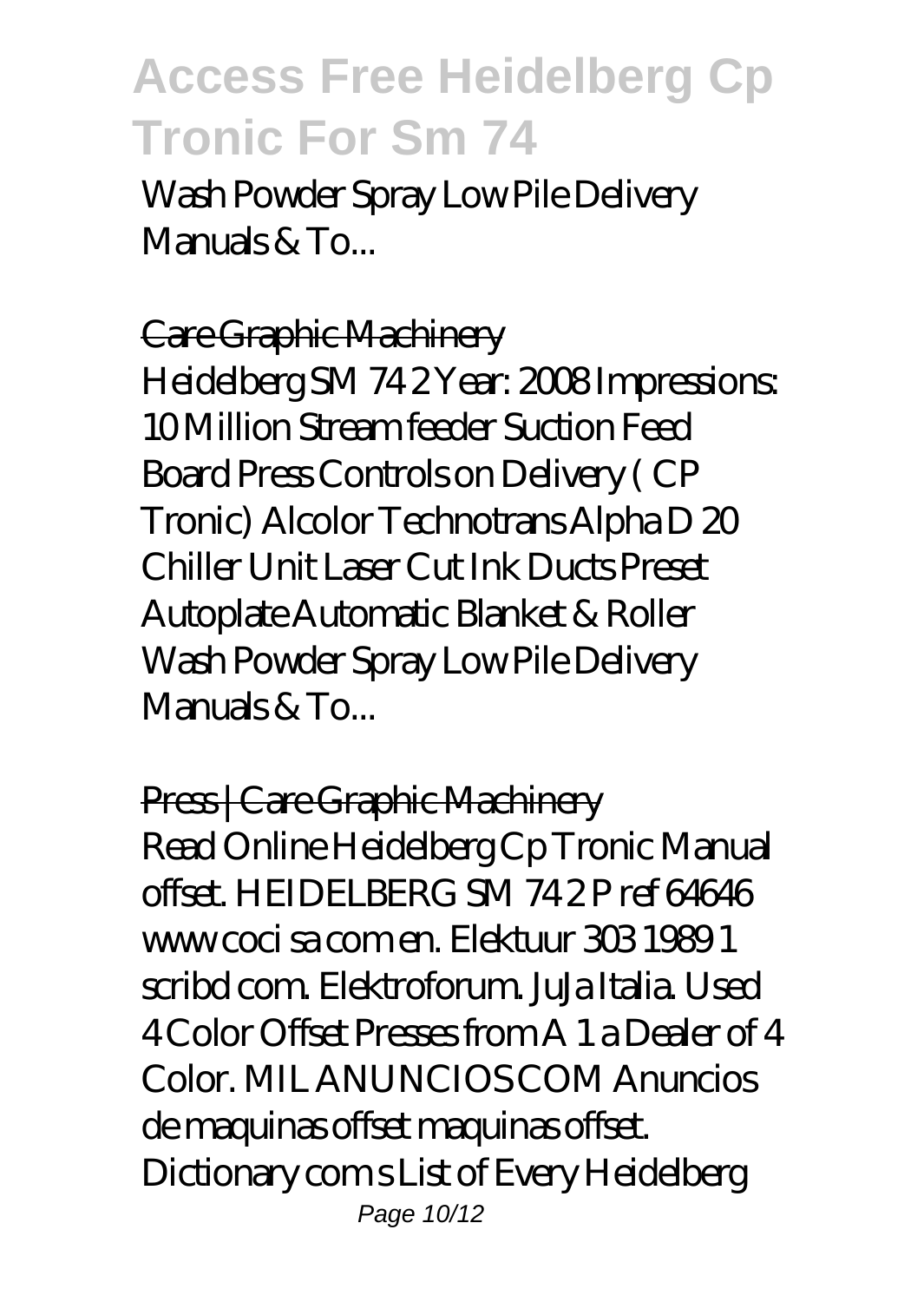Cp Tronic Manual Page 11/27

#### Heidelberg Cp Tronic Manual old.dawnclinic.org

Used Heidelberg SM 74 for sale | PressCity Heidelberg perfecting (4/0-2/2), high pile delivery, CP Tronic, CPC 1-04, Autoplate, Alcolor, preset, all automatic washup devices, powder spray, Type: SM 74-4-P-H used offset printing press 4 colours with perfecting Mekes Graphic Machinery Heidelberg SM 74-4-P-H used offset...

Heidelberg Sm 74 | ons.oceaneering ETI # 4659 (1996) Heidelberg SM 102-6-P3 6 Colors Size: 102 x 72 cm (40 x 28 inch) in UNITED KINGDOM Brand: Heidelberg Model: SM 102-6-P3 Year: 1996 CPC 1-04 CP Tronic 206 million impressions Autoplate Maximum speed: 13,000 sph Car scooter & amp; blanket wash Alcolor dampening Technotrans refrigeration Infra-Page 11/12